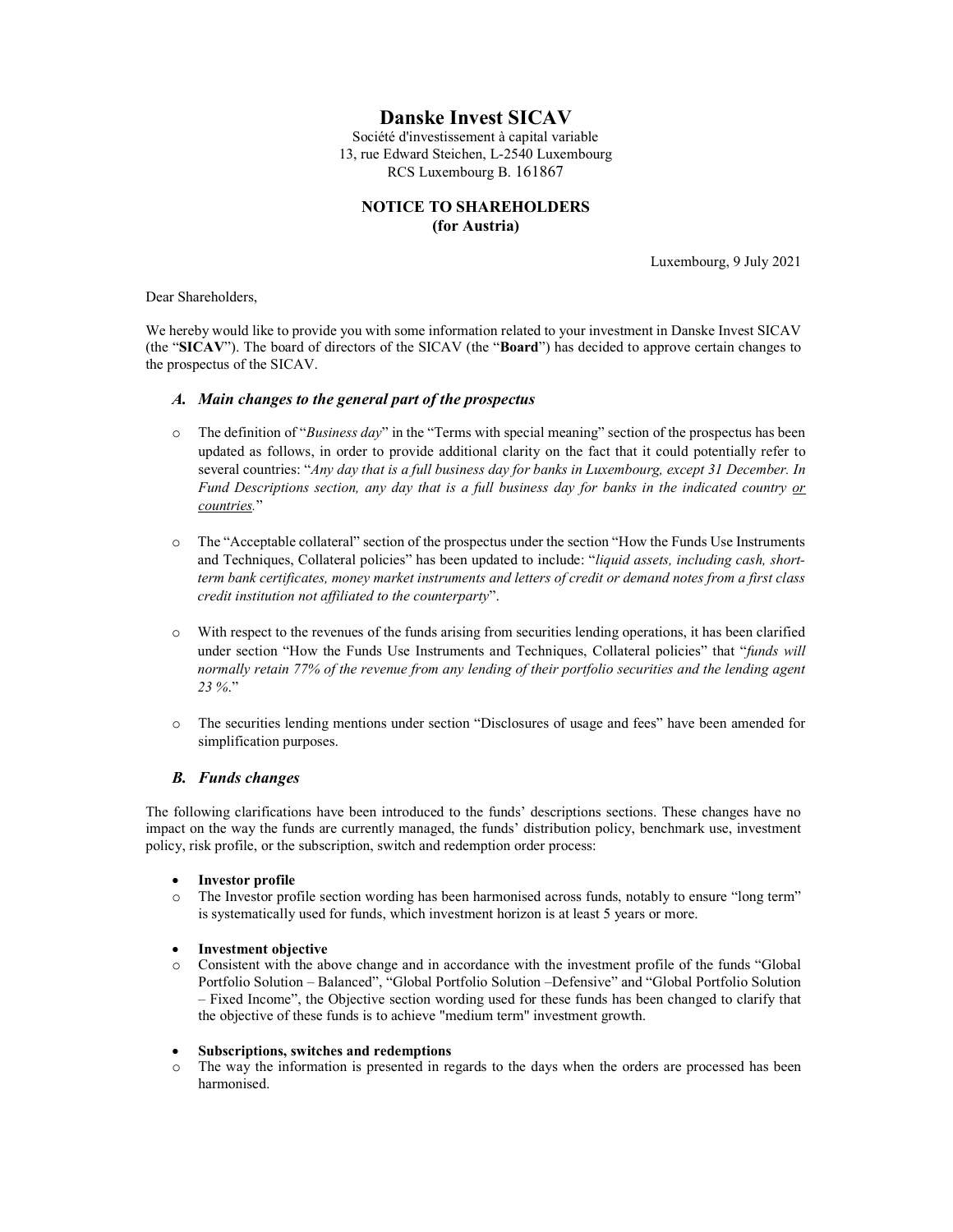# C. Funds specific changes

Funds specific changes are detailed in the appendix to this letter. These changes take effect on 12 August 2021 or any later date as may be decided by the Board, unless another date is indicated in the appendix. Shareholders in the funds listed below that are not in agreement with the contemplated changes may request, until the cut-off time for each fund (stated in the fund descriptions in the prospectus) on 10 August 2021, the full redemption or conversion of their holdings into any other fund, authorised to be sold in the respective country, within the SICAV free of redemption/conversion charges. This right is vested in with the investors of the following funds:

- Aktiv Förmögenhetsförvaltning (not marketed in Austria)
- Danish Bond (not marketed in Austria)
- Danish Mortgage Bond (discontinuation of marketing in Austria on 30 July 2021)
- Euro Sustainable High Yield Bond (discontinuation of marketing in Austria on 30 July 2021)
- European Bond (not marketed in Austria)
- Sverige (not marketed in Austria)
- Sverige Beta (not marketed in Austria)
- Sverige Småbolag (not marketed in Austria)
- US High Yield Bond (not marketed in Austria)

Both the prospectus as well as the relevant Key Investor Information Documents (KIIDs) will be made available online at danskeinvest.com and free of charge at the registered office of the SICAV.

Yours faithfully,

The Board of Directors of Danske Invest SICAV 13, rue Edward Steichen L-2540 Luxembourg

## Disclaimer to investors in Austria:

The current sales prospectus, the key investor information document (KIID), the articles of association and the annual and semi-annual reports will be available online at danskeinvest.com and free of charge at the registered office of the SICAV. The current issue and redemption prices of the units are available at www.danskeinvest.com and www.danskeinvest.de .

The current sales prospectus, the key investor information (KIID), the articles of association, the annual and semiannual reports are also available from the Austrian Paying and Information agent (UniCredit Bank Austria AG, Julius Tandler Platz 3 A-1090 Vienna, Austria).